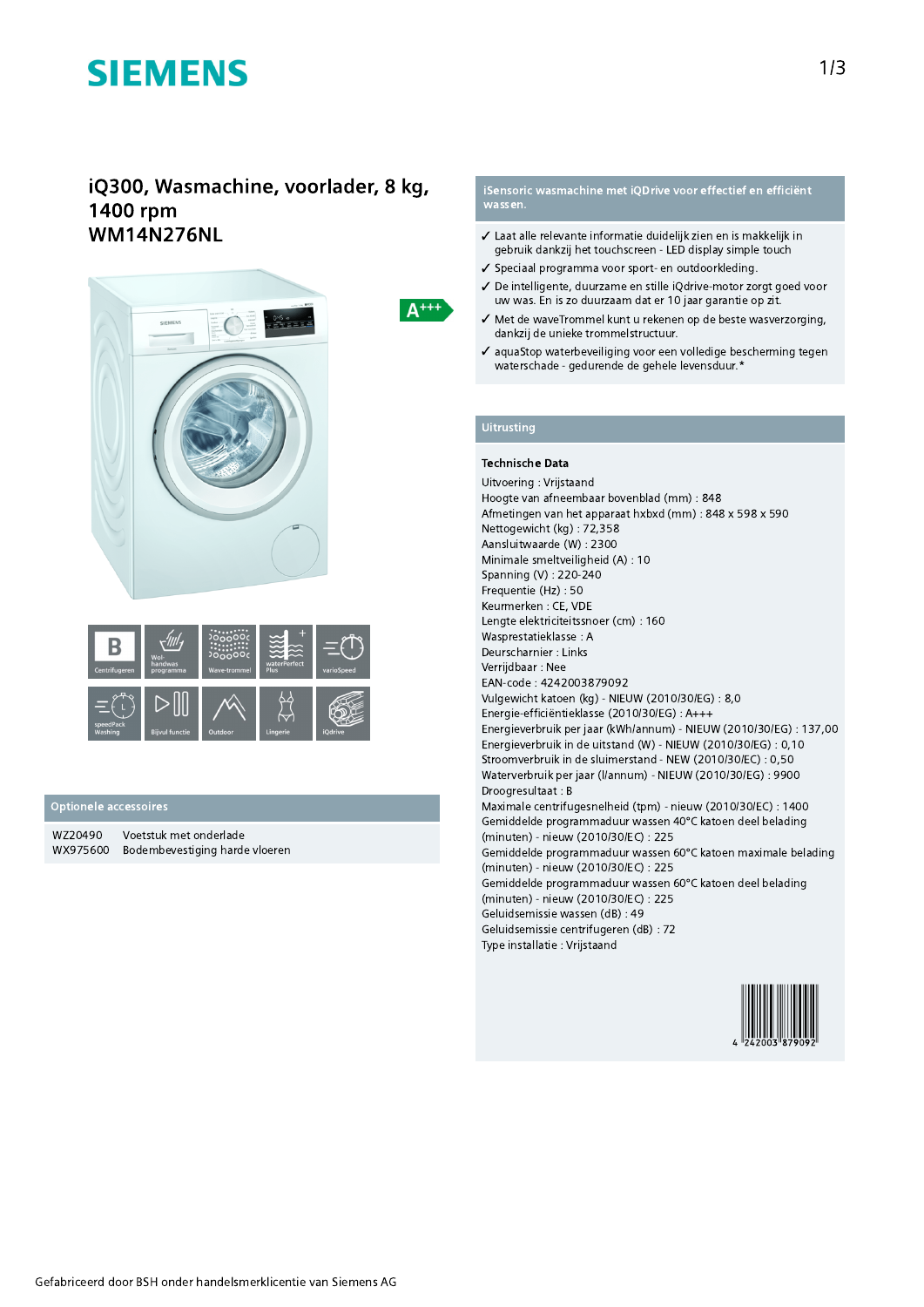### **SIEMENS**

iQ300, Wasmachine, voorlader, 8 kg, 1400 rpm **WM14N276NL** 

### Uitrusting

#### Algemene informatie:

- · Vulgewicht: 1 8 kg
- · Energieklasse: A+++ -30%
- · Centrifuge droogklasse: B
- Max. centrifugesnelheid: 1400 rpm\*\* (Max. Restvocht: 53 %)

#### Programma's:

- · Standaard programma's: Katoen, Kreukherstellend, Fijne was/Zijde, Wol handwas
- · Speciale programma's: Lingerie, Outdoor, Blouses/Overhemden, Snel + Mix, Extra snel 30'/15', Trommel reinigen (met herinneringsfunctie)

#### Opties:

- varioSpeed: Tot 65% sneller wassen\*\*\*
- · TouchControl tiptoetsen: Voorwas, Extra spoelen, Eindtijdkeuze, temperatuur, varioSpeed, start/bijvullen, keuze voor centrifugeersnelheid/niet centrifugeren

#### Comfort / Zekerheid:

- · Bijvulfunctie: Pauzeer het draaiende wasprogramma, om vergeten wasgoed in de trommel bij te voegen.
- LED-display voor programma verloop, toerental, resterende tijdsweergave, 24 u eindtijd vertraging en beladingscapaciteit
- . Volume van trommel: 63 l
- · aquaStop met levenslange garantie tegen waterschade
- Comfortabele elektronische metalen bedieningsknop voor het selecteren van alle was-en speciale programma's
- · Bodemplaat voor extra bescherming en geluidsisolatie
- · iQdrive motor voor extra stilte, zuinigheid en lange levensduur incl. 10ir garantie
- 10 jaar garantie op de koolborstelloze jOdrive motor
- · Precieze beladingsherkenning bij de start van het programma dankzij intelligente meettechniek.
- · waterPerfect Plus: exact watermanagement
- · antiVibration design: meer stabiliteit en stilte
- · Schuimherkenning: detecteert overdosering
- · Onbalansherkenning
- · Signaal bij einde programma
- · Kinderbeveiliging op de deur
- · Doseringshulp voor vloeibaar wasmiddel
- 32 cm vulopening, grey, white met 171° te openen deur
- · Metalen deursluiting
- Comfort deurvergrendeling

#### Technische Informatie:

- Energieverbruik 137 kWh per jaar, gebaseerd op 220 standaard katoenwasprogramma's volgens norm energielabel
- -30% zuiniger (137kWh/jaar) dan de standaard waarde (217 kWh/ jaar) van energie klasse A+++ in 8 kg volgens de EU-richtlijnen 1061/2010
- · Waterverbruik 9900 liter per jaar, gebaseerd op 220 standaard katoenwasprogramma's volgens norm energielabel
- · Geluidsniveau wassen: 49 dB(A)
- · Geluidsniveau centrifugeren: 72 dB(A)
- · Onderbouwbaar onder 85cm nishoogte
- Afmeting apparaat (H x B): 84.8 cm x 59.8 cm
- · Diepte apparaat: 59.0 cm
- · Diepte apparaat incl. deur: 63.2 cm
- · Diepte apparaat met geopende deur: 106.3 cm
- \* Garantiebepalingen zijn te vinden op siemens-home.nl/garantie
- \*\* De aangegeven waardes zijn afgerond.
- \*\*\* Vergelijk tussen programmaduur Kreukherstellend 40°C en programmaduur Kreukherstellend 40°C + varioSpeed optie